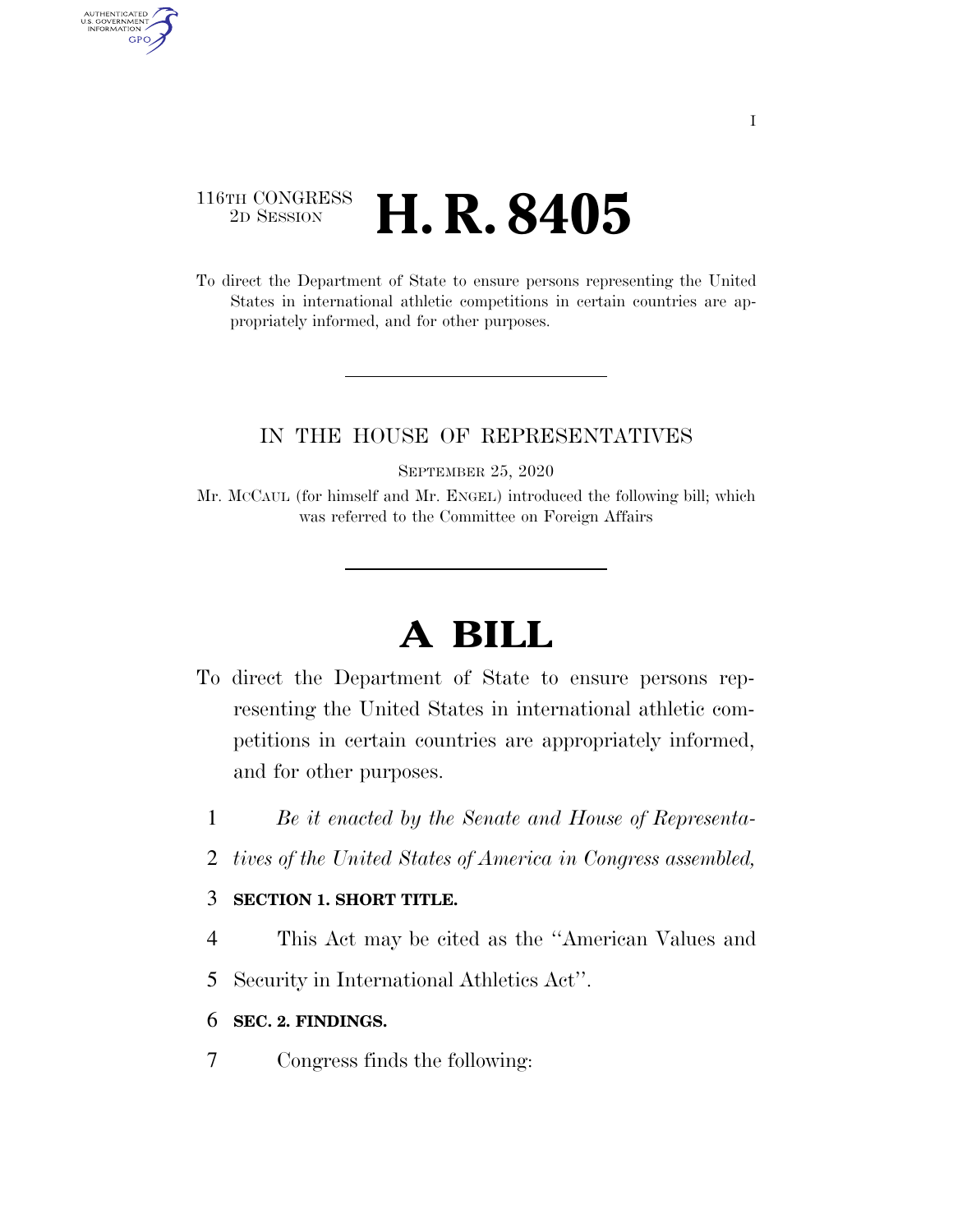(1) In 2017, the International Olympic Com- mittee (IOC) revised its Host City Contract to re- quire host countries to ''protect and respect human rights and ensure any violation of human rights is remedied in a manner consistent with international agreements, laws, and regulations applicable in the Host Country and in a manner consistent with all internationally recognised human rights standards and principles, including the United Nations Guiding Principles on Business and Human Rights, applica-ble in the Host Country''.

 (2) The Olympic Charter states the goal of Olympism is ''to place sport at the service of the harmonious development of humankind, with a view to promoting a peaceful society concerned with the preservation of human dignity''.

 (3) The IOC set up an advisory committee on human rights in December 2018, and IOC President Thomas Bach said, ''Promoting humanistic values in sport has been a core feature of the IOC since its beginning. Our mission, to put sport at the service of humanity, goes hand-in-hand with human rights, which is part of our DNA.''.

 (4) In the report, ''The Cybersecurity of Olym-pic Sports: New Opportunities, New Risks'', the UC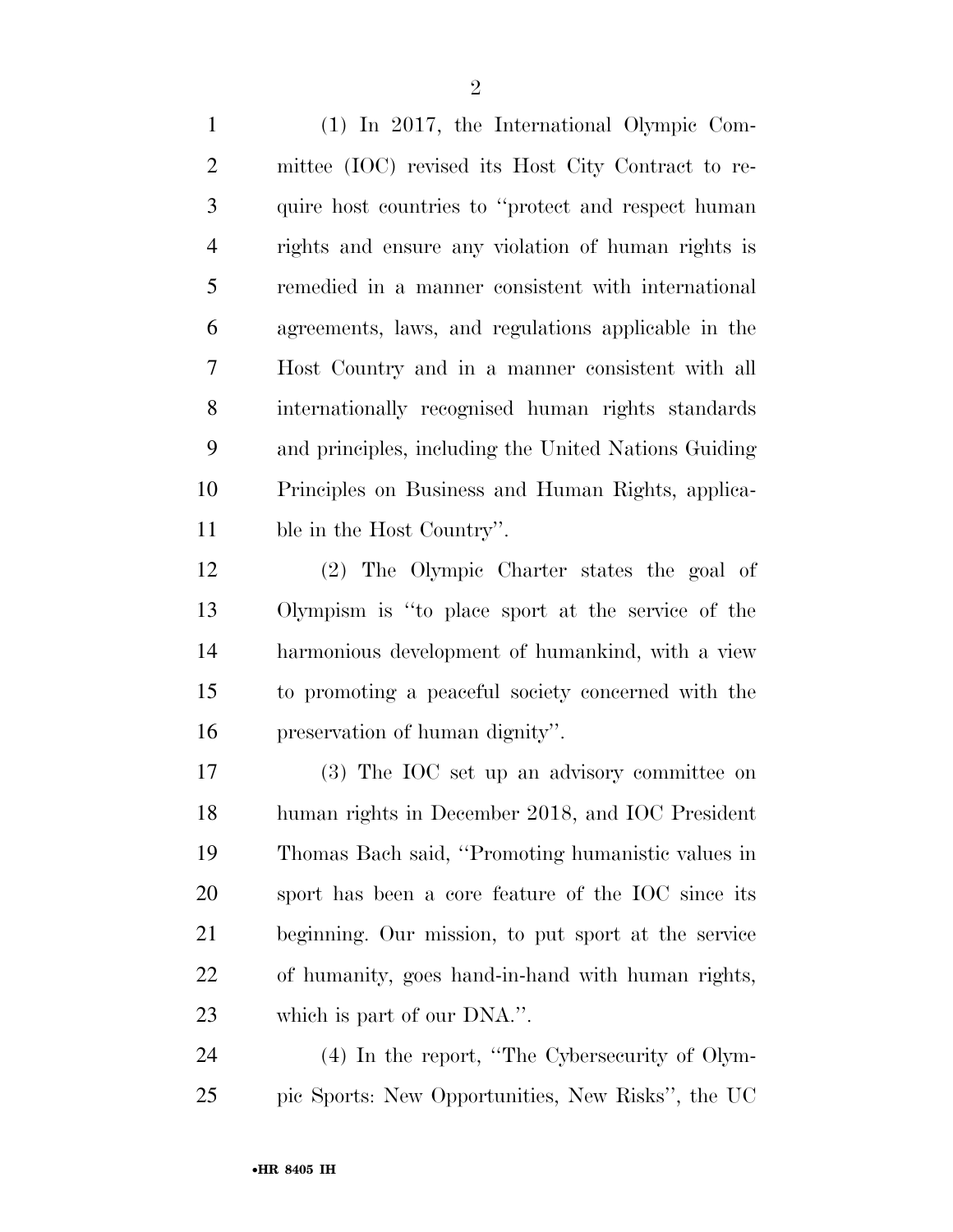Berkley Center for Long-Term Cybersecurity listed the ''hacking and release of sensitive athletic data'' as one of the four significant categories of cyberattacks on major sporting events.

 (5) According to the State Department's 2019 Country Reports on Human Rights Practices, the People's Republic of China's Ministry of Public Se- curity employs ''tens of millions of surveillance cam- eras'' to monitor the general public, as well as ''po- litical dissidents, religious leaders and adherents, Ti-betans, and Uyghurs''.

 (6) The People's Republic of China (PRC) Gov- ernment's extensive use of artificial intelligence sur- veillance technology, including facial and voice pat- tern recognition technology, poses grave humani- tarian, privacy, and security concerns. PRC authori- ties have used surveillance technology to monitor, control, and repress an estimated 1.8 million Uyghurs and other Muslim minorities in the Xinjiang Uyghur Autonomous Region. PRC State media has confirmed that ''voice, image, position and behavior recognition technologies'' will be used 23 in the Beijing 2022 Winter Olympics.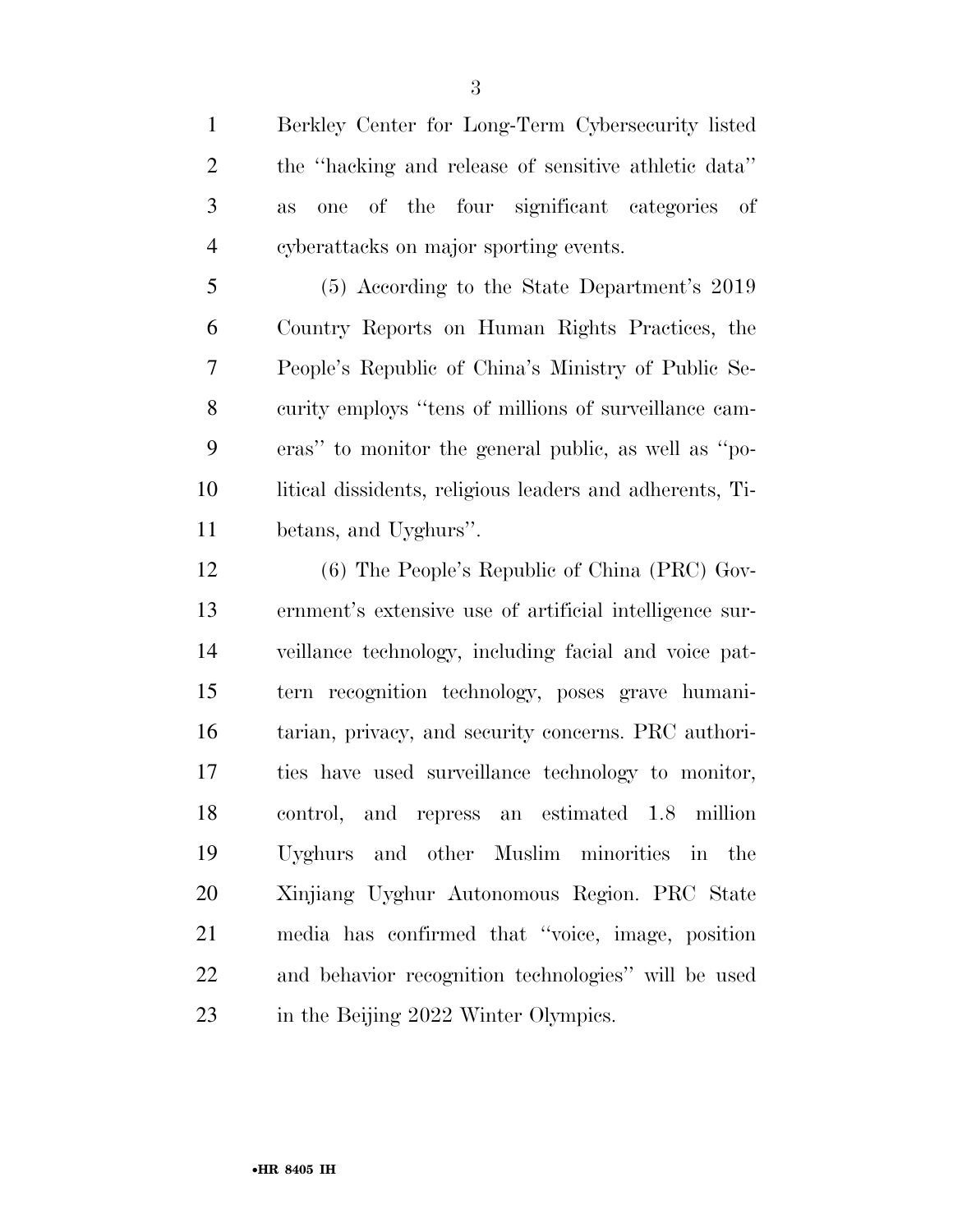### **LETIC DELEGATIONS.**

 (a) SENSE OF CONGRESS.—It is the sense of Con- gress that individuals representing the United States at international athletic competitions in foreign countries should have the opportunity to be informed about human rights and security concerns in such countries and how best to safeguard their personal security and privacy.

(b) IN GENERAL.—

10 (1) IN GENERAL.—Not later than 120 days after the date of the enactment of this Act, the Sec- retary of State shall devise and implement a strategy for disseminating briefing materials, including infor- mation described in subsection (c), to individuals representing the United States at international ath-letic competitions in a covered country.

17 (2) TIMING AND FORM OF MATERIALS.—

 (A) IN GENERAL.—The briefing materials referred to in paragraph (1) shall be offered not later than 180 days prior to the commencement of an international athletic competition in a covered country.

23 (B) FORM OF DELIVERY.—Briefing mate- rials related to the human rights record of cov- ered countries may be delivered electronically or disseminated in person, as appropriate.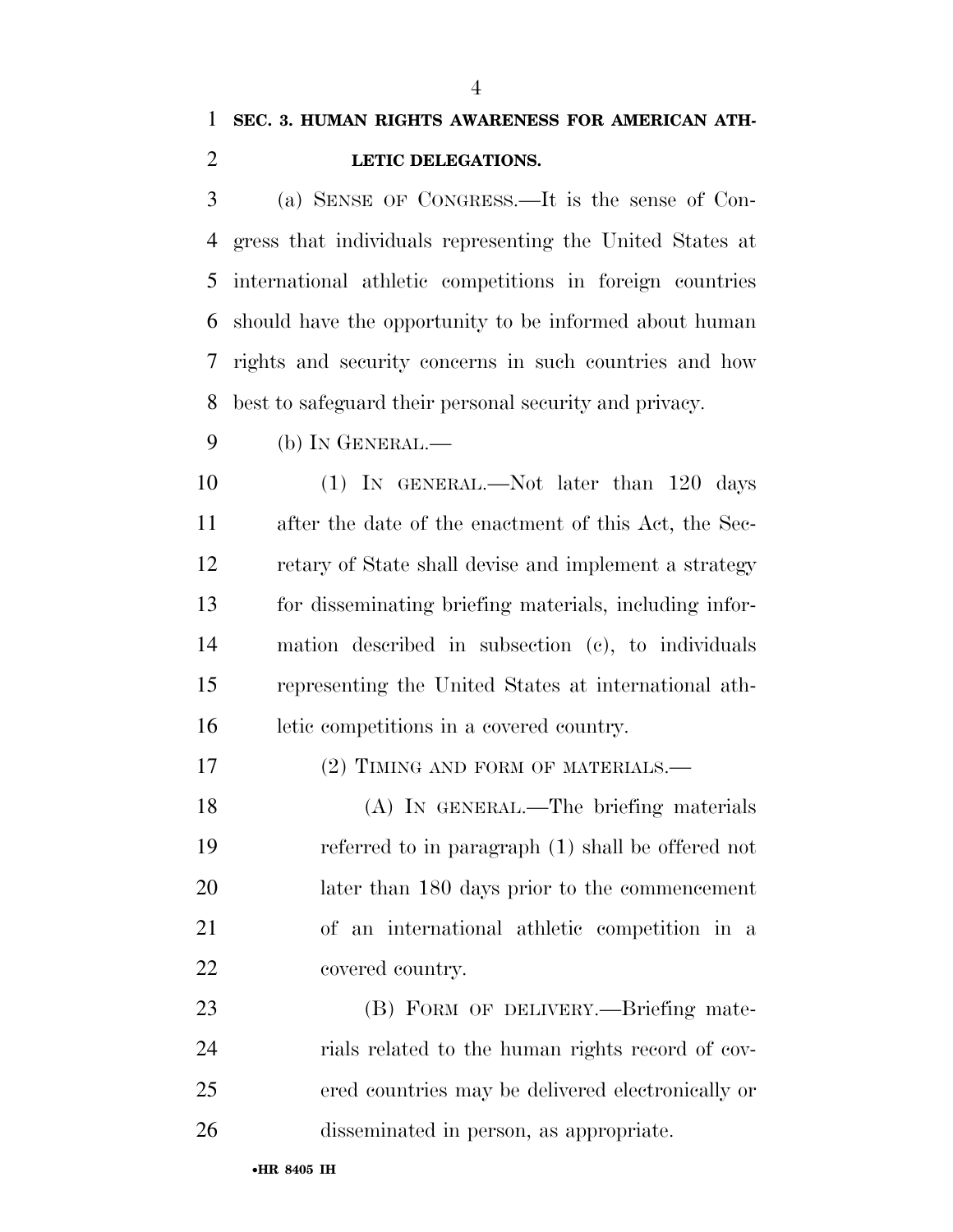| $\mathbf{1}$   | (C) SPECIAL CONSIDERATION.—Informa-                |
|----------------|----------------------------------------------------|
| $\overline{2}$ | tion briefing materials related to personal secu-  |
| 3              | rity risks may be offered electronically, in writ- |
| $\overline{4}$ | format, by video teleconference, or<br>ten         |
| 5              | prerecorded video.                                 |
| 6              | (3) CONSULTATIONS.—In devising and imple-          |
| 7              | menting the strategy required under paragraph (1), |
| 8              | the Secretary of State shall consult with the fol- |
| 9              | lowing:                                            |
| 10             | (A) The Committee on Foreign Affairs of            |
| 11             | the House of Representatives and the Com-          |
| 12             | mittee on Foreign Relations in the Senate, not     |
| 13             | later than 90 days after the date of the enact-    |
| 14             | ment of this Act.                                  |
| 15             | (B) Leading human rights nongovern-                |
| 16             | mental organizations and relevant subject-mat-     |
| 17             | ter experts in determining the content of the      |
| 18             | briefings required under this subsection.          |
| 19             | The United States Olympic<br>(C)<br>and            |
| 20             | Paralympic Committee and the national gov-         |
| 21             | erning bodies of amateur sports that play a role   |
| 22             | in determining which individuals represent the     |
| 23             | United States in international athletic competi-   |
| 24             | tions, regarding the most appropriate and effec-   |
| 25             | tive method to disseminate briefing materials.     |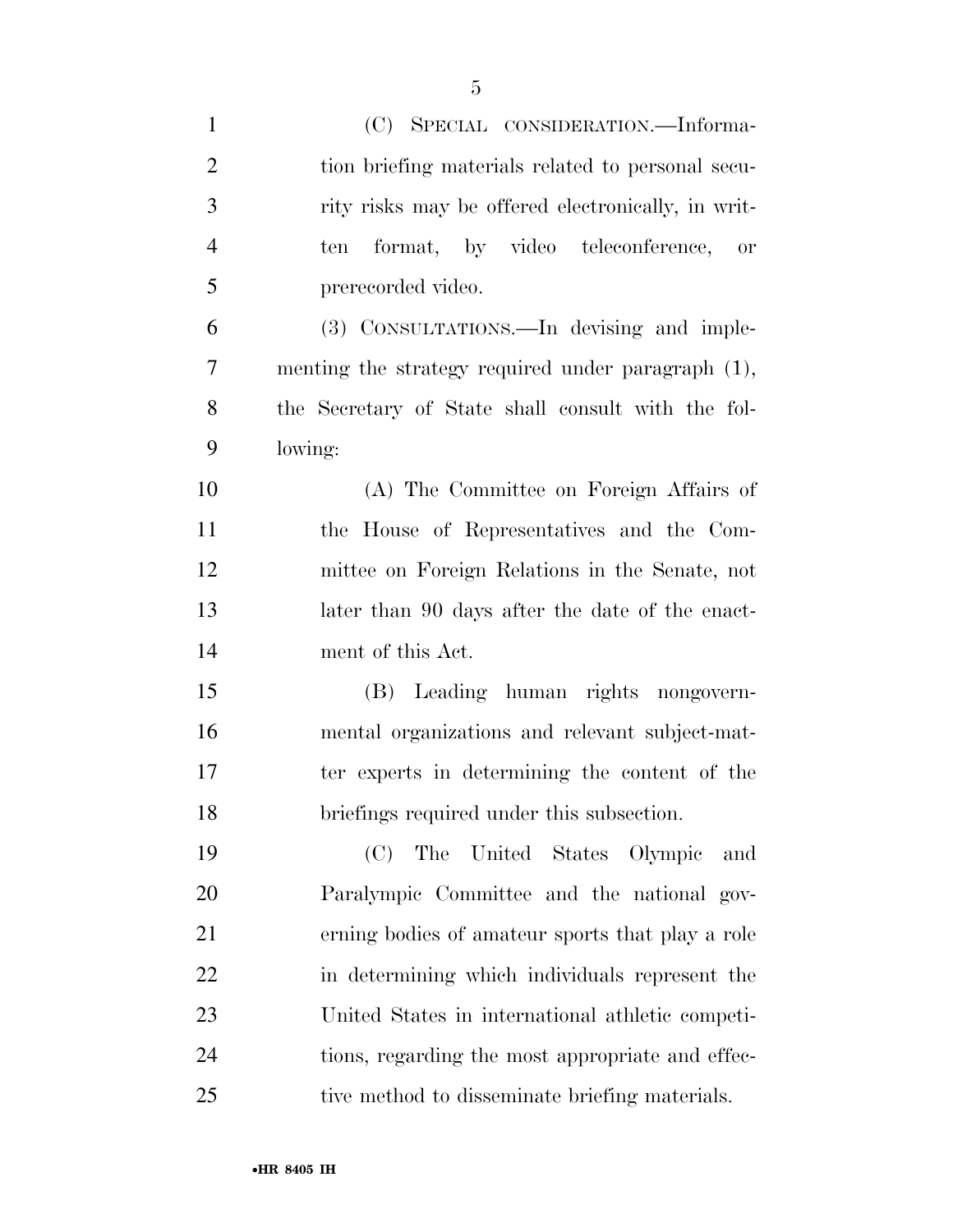(c) CONTENT OF BRIEFINGS.—The briefing mate- rials required under subsection (b) shall include, with re- spect to a covered country hosting an international athletic competition in which individuals may represent the United States, the following:

 (1) Information on the human rights concerns present in such covered country, as described in the Department of State's Annual Country Reports on Human Rights Practices.

 (2) Information, as applicable, on risks such in- dividuals may face to their personal and digital pri- vacy and security, and recommended measures to safeguard against certain forms of foreign intel-ligence targeting, as appropriate.

 (d) COVERED COUNTRY DEFINED.—In this section, the term ''covered country'' means, with respect to a coun- try hosting an international athletic competition in which individuals representing the United States may partici-pate, any of the following:

 (1) Any Communist country specified in sub- section (f) of section 620 of the Foreign Assistance 22 Act of 1961 (22 U.S.C. 2370(f)).

 (2) Any country ranked as a Tier 3 country in the most recent Department of State's annual Traf-ficking in Persons Report.